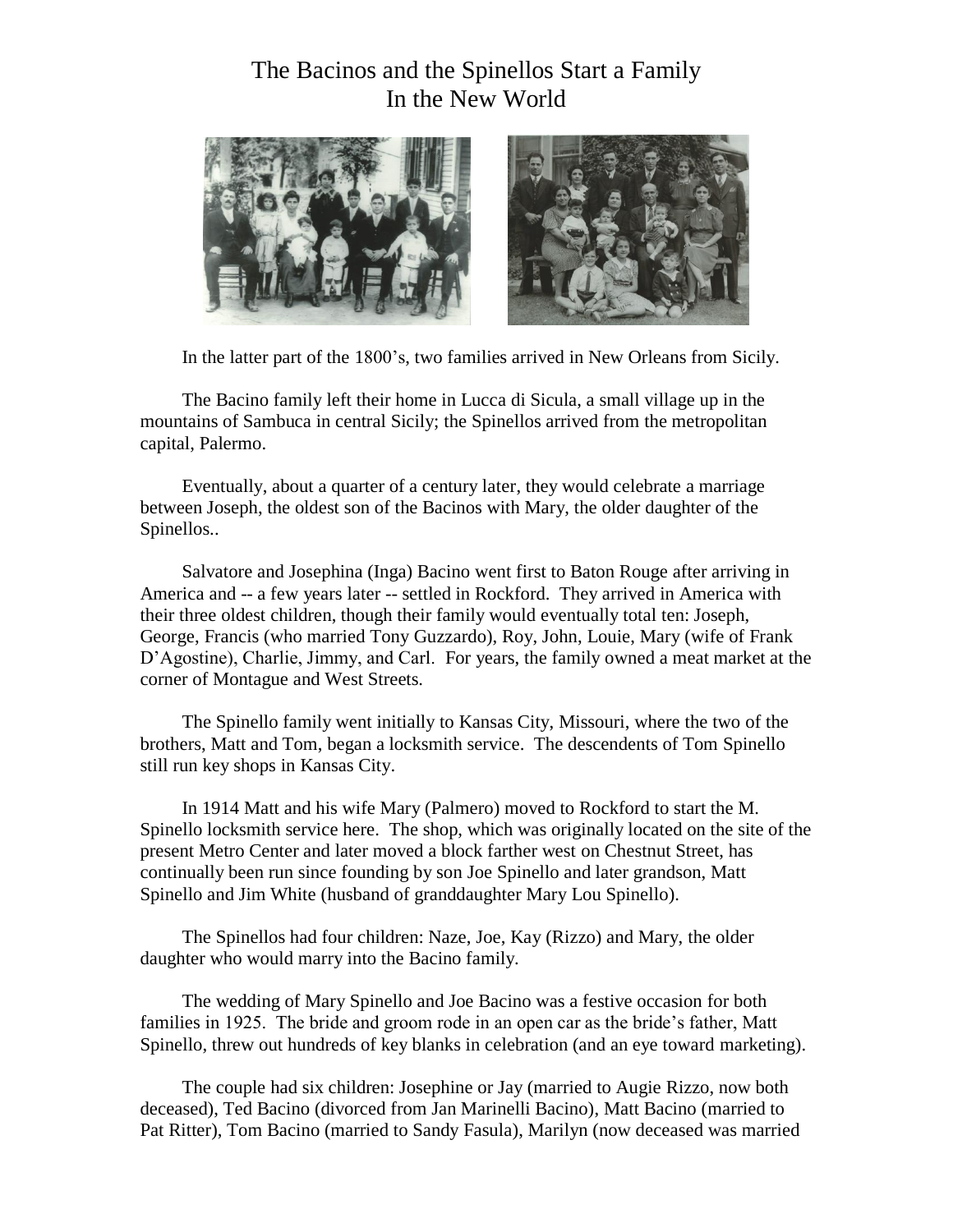to Benny Frisella) and Joesph Bacino, Jr., (also deceased) who was married to Robin Michelson,

Ted Bacino, the oldest son of the oldest son, has three children. Geoff (married to Nathalie-Lemons Auer), was appointed by President Bill Clinton to the Board of the National Credit Union Administration and appointed by President George W. Bush to a seat on the Federal Housing Finance Board; Miki Bacino-Thiessen, who teaches at Rock Valley College; and Lara Bacino-Althaus, who teaches at Lakeland College in Central Illinois.

Ted Bacino taught and coached at St. Thomas High School and also was the assistant principal at Boylan Central Catholic High School, where he directed theater. He is the former Executive Assistant Secretary of State for Illinois.

Josephine (also known as Jo or Jay) and Augie Rizzo had three children: Augie Joe (married to Barb Virgili), the former coach and athletic director for Boylan Central Catholic High School; Carl (married to Jan Gucciardo); and Mary Jo (married to Steve Hull).

Matt and Pat Bacino have two sons: Gary (married to Melanie Smith) and Greg (married to Teresa Adair).

Tom and Sandy Bacino have three daughters, twins Pam (Leden) and Tammy (married to Timothy Fitzgerald) and third daughter Kimberly Campbell.

Marilyn and Benny Frisella had two daughters: Sherise (married to Craig Swain) and Alisa Jo (married to Anthony Laudacina) and a son (deceased) Benny Frisella, Jr..

Joseph Bacino, Jr. (deceased), and his wife, the former Robin Michelson, had one daughter, Rosemary Bacino.

The clan of children, grandchildren, and great-grandchildren from the marriage of Joe and Mary Bacino has now increased exponentially, scanning the country from California to Washington, DC.

Though none of the descendents have been able to find relatives of the Spinellos in Palermo, the Bacinos in Lucca di Sicula still remember the one family that left for the new world.

Ted Bacino, who has visited that small Sicilian village quite a few times, remembers his first visit there. Many of the houses have the last name of the husband and maiden name of the wife painted on either side of the front door. He wandered the streets looking for the names of his grandparents: Inga and Bacino.

One person he questioned as he walked was a woman who had lived in America for a while and spoke perfect English. Since he thought Chicago would be better known, Ted asked if she knew of a Bacino family who had moved to Chicago. "No," she replied, "but Salvatore and Josephina moved to a town called Rockford." The woman who was barely in her 40s said the small village remembered and occasionally spoke of one of the few families that left the small town. She took Ted Bacino to two different Bacino homes to meet the relatives. It was time for coffee in good China cups, homemade wine, and a gift of olive oil from their fields.